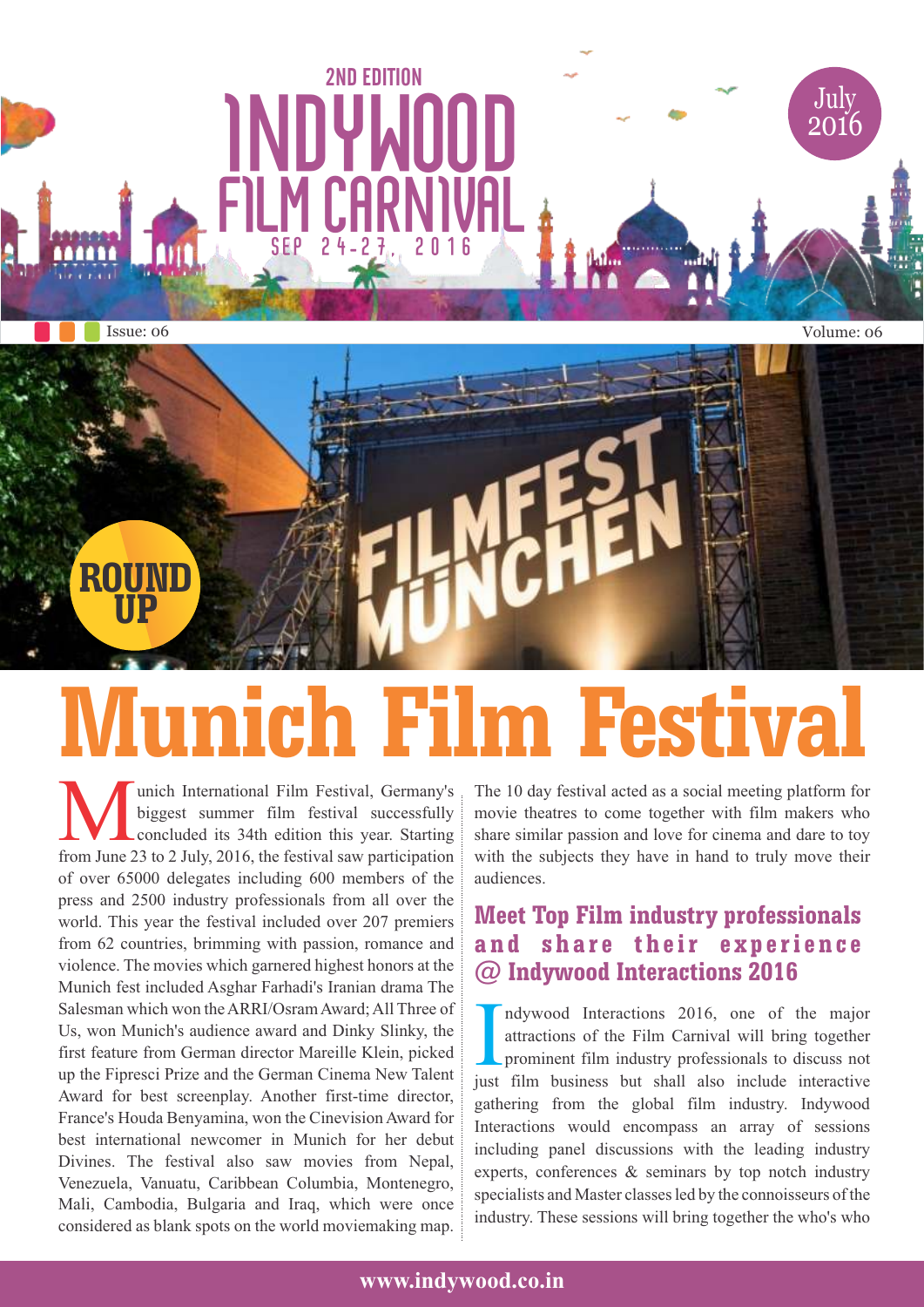of the global film industry and shall provide its listeners an understanding , insight and a comprehensive rare opportunity to hear from the experts. Few of the leading professionals who would be sharing their extensive industry knowledge include Nitin Chandrakant Desai (Producer / Art Director), Pete Draper (Co-Founder & CEO – Makuta), Uday Singh (Managing Director – Motion Pictures Distributors Association), Anupama Chopra (Author / Journalist & Film Critic), Hemant Maganlal Joshi (Partner – Audit & Assurance Practice), Prashant Bhojwani (Director – Deloitte's Global Business Tax Practice), Honeymoon M. Al-Jabir (Film Director – Tanzania), Baradwaj Ranganfilm (Critic & Senior Deputy Editor – Hindu), Kaushik Moitra (Partner – TMT Law Practice), Natasha Nischol (Make-Up Expert / Creative Consultant – Lakme), Vishal Kumar Maheshwari (Country Manager India – Vuclip), Anant Mahadevan (Screenwriter), K.K. Senthil Kumar (Film Cinematographer), Mayank Shekhar (Journalist), Pankaj Pachauri (Journalist), Peter Hein (Stunt Coordinator), Rupa Dash (CEO – Word Women Foundation), Sudhir Mishra (Film Director) and Vivek Agnihotri (Film Director)



## **Lend your support, Contribute a "Golden Brick" to Indywood Film Carnival**

Indywood Film Carnival seeks support from NRI<br>Entrepreneurs and indian investors to be a part of the<br>world's biggest film fiesta at the world's biggest film<br>city, Ramoji Film City. An initiation by NRIPA (NRI Film ndywood Film Carnival seeks support from NRI Entrepreneurs and indian investors to be a part of the world's biggest film fiesta at the world's biggest film Producers Association), this is the single biggest initiation to propel industry to world's number 1 position in 5 years' time. Amassive effort like this will not bear fruits of success without your kind support hence we seek your lending a hand to build this novel endeavour.

Indywood Film Carnival seeks your 'Brick by Brick&' contribution to take Indian film industry to No:1 position in the world. For this, You can support us by contributing a "Golden Brick" to the event.

**For your every bit of contribution, as a token of our gratitude we shall offer you the following:**

- A'Golden Brick' memento to acknowledge your support
- Special recognition with your name embossed on the Golden
- Brick foundation laid at the event venue entrance
- Free stay for your and your family at the event
- All access event passes
- Your name in Golden Ensemble in the event book and website.

Sponsor a Brick for just 500 Dhs and lend your hand to build the World's biggest film carnival in India, because

**'No Great building can be built without small bricks'.**

### **PROSENJIT CHATTERJEE**

**Joins Indywood Film Carnival as 'Brand Ambassador'**



F or the second y e a r a g a i n, P r o s e n j i t Chatterjee has joined Indywood Film Carnival as 'Brand Ambasador for the Bengali Film Industry'. Affectionately known as 'Bumba Da'

among his fans, he has been performing in films with rustic settings. He has acted in numerous films which brought along critical acclaim for the actor. In 2007, the actor